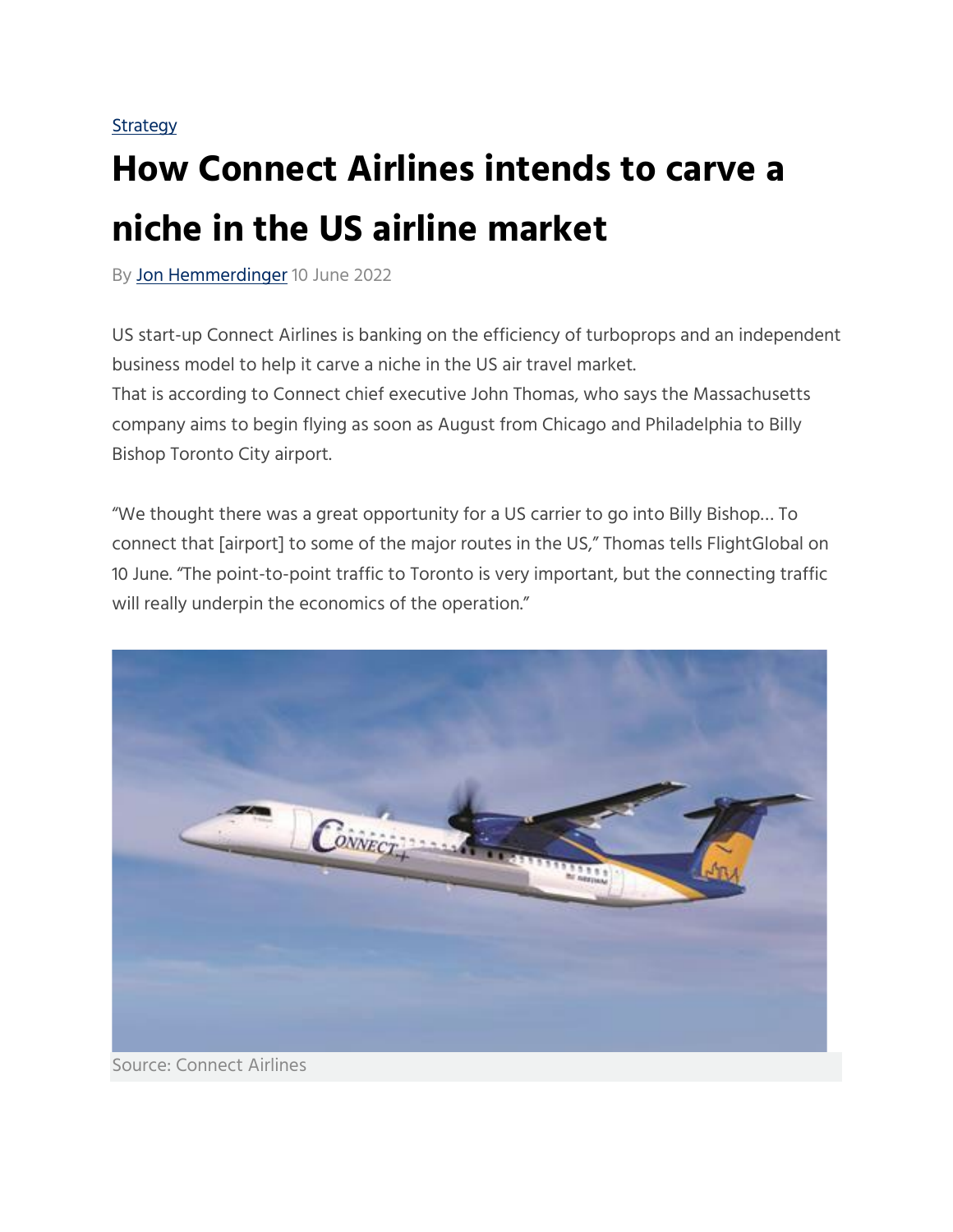Connect, which is still awaiting final operating authority from the US Federal Aviation Administration, will initially operate 76-seat De Havilland Canada Dash 8-400 turboprops, of which it now has two, says Thomas, a longtime airline executive whose jobs have included chief executive of Virgin Australia Airlines.

It leased those two aircraft from Canada's Chorus Aviation Capital and holds agreements to lease another three yet-undelivered Dash 8s from Irish lessor Nordic Aviation Capital, says Thomas.

Two other US start-ups have launched since the pandemic started – Breeze Airways and Avelo Airlines, both of which operate large jets. By contrast, Connect will be a regional airline with only (at least initially) turboprops.

Propeller aircraft generally fell from favour in the USA in recent decades because, according to airlines, passengers typically shun the types, viewing them as outdated and noisy. Nearly all regional airlines in the USA now operate regional jets. Because regional jets cost so much to operate, Thomas says, the economics of the regional airline business sank with the transition.

Noise aside, Thomas insists turboprops make far more sense. Dash 8-400s are 40% more efficient per seat than regional jets on shorter routes, he says, adding that turboprops can replace hundreds of small, ageing regional jets – types like Bombardier CRJ200s and Embraer 145s.

## **INTERLINES, CODESHARES**

Connect's business plan calls for partnerships with major US airlines, though not in the same manner as has become typical in recent decades. These days, nearly all US regional airlines operate under capacity purchase agreements (CPAs) with major US carriers. CPAs are deals via which majors pay the smaller airlines to operate regional flights – and regionals get paid regardless of how many seats are filled.

Connect has no plans to sign CPAs. Rather, it intends only to have interline and codeshare agreements with major US carriers. Under those arrangements, Connect will remain independent and face the burden of filling its seats, though it will benefit from access to the majors' immense distribution networks.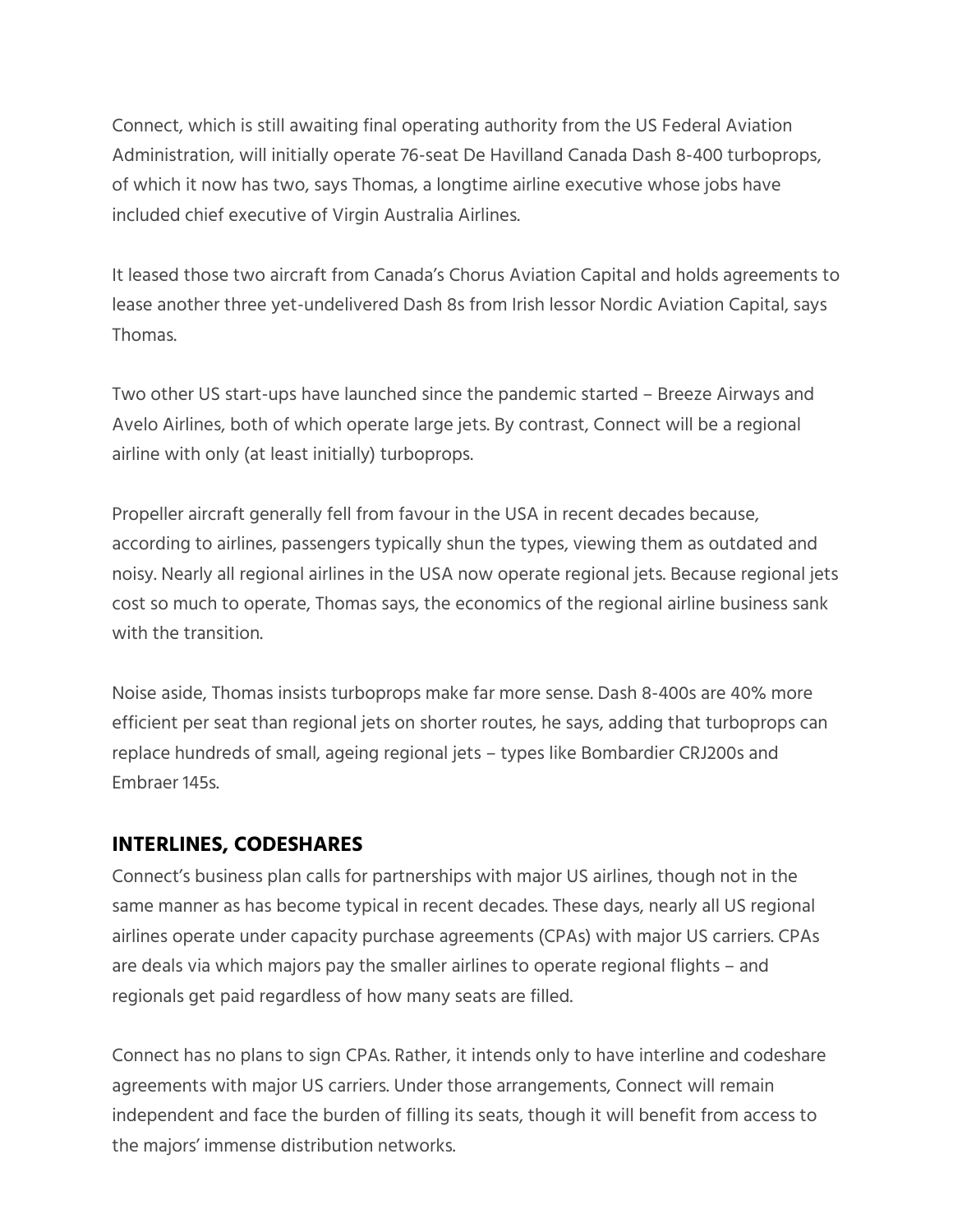"We are more than willing to take the revenue risk," Thomas says. "If we can codeshare – or in the very least interline – with the majors, we can tap into their distribution network."



Source: Connect Airlines Connect Airlines CEO John Thomas, left

Connect Airlines is a brand under an existing company called Waltzing Matilda Aviation, which is based in Bedford, Massachusetts and operates Cessna Citation Excels, Bombardier Challenger 604s and ERJ135s.

Thomas, who is also Waltzing's co-founder, was CEO of Virgin Australia Airlines in 2016 and 2017. He also has experience as an airline consultant in the USA, having worked on projects including the Delta Air Lines-Northwest Airlines merger, Delta's joint business with Virgin Atlantic and Alaska Airlines' purchase of Virgin America.

Connect chose initially to serve Billy Bishop because Toronto is among the largest North American air travel markets, and because Billy Bishop has limited competition, Thomas says. Porter Airlines flies to 12 cities from the airfield, and Air Canada serves two. Most of Air Canada's flights, as well as those of other airlines serving the city, depart from the much larger Toronto Pearson airport.